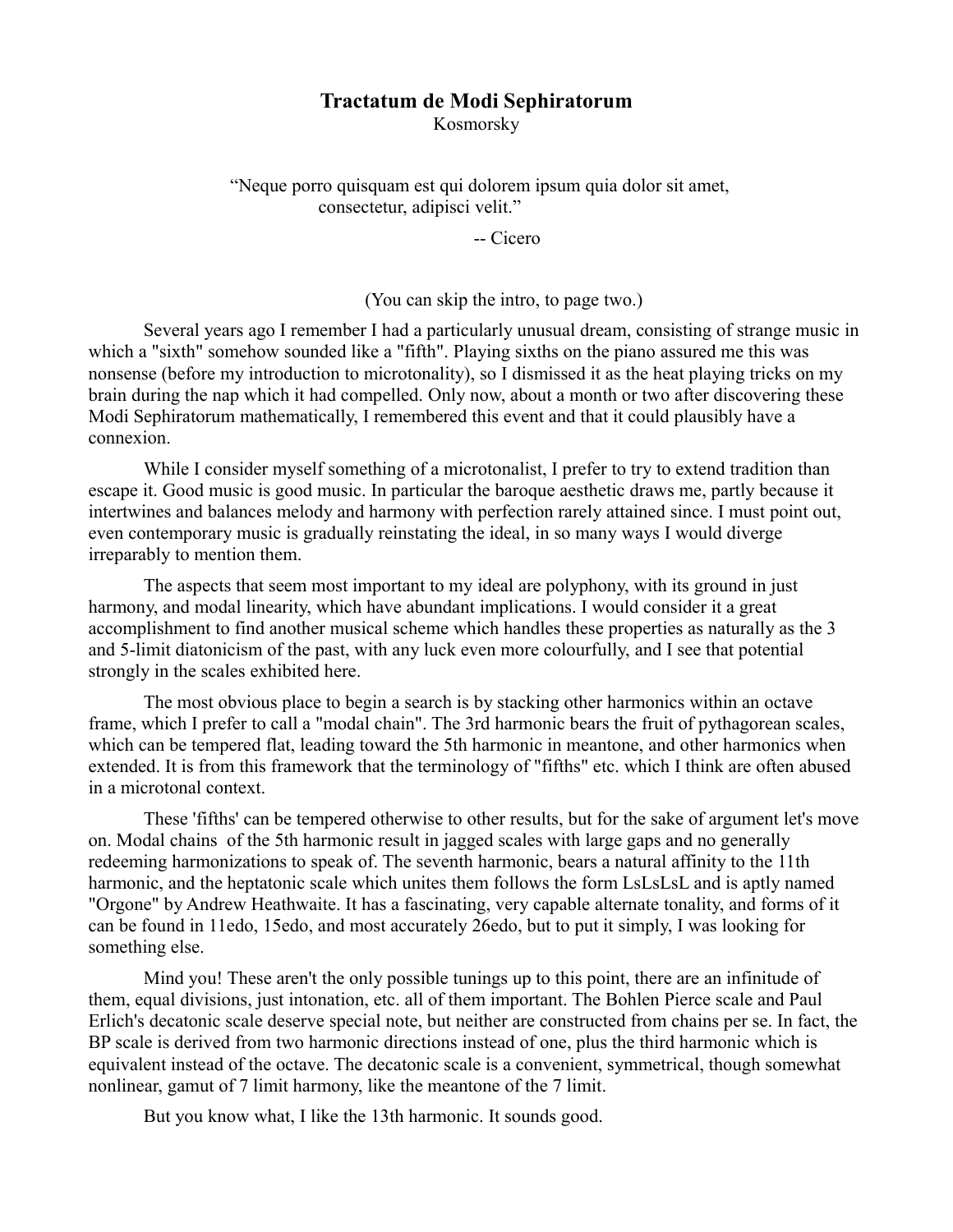So what happens when the  $13<sup>th</sup>$  harmonic is made the foundation of harmony and modality? A neat variety of Moment of Symmetry scales: a tetrad, heptatonic, and decatonic scales are the results. The decatonic scale formed from a just 13th very, very nearly closes to an octave, and the 10 tone equal temperament offers a nearly perfect approximation.

Curiously now, you may notice that mildly flattening that 13<sup>th</sup> harmonic, other consonances are arrived at straightaway, namely the  $21<sup>st</sup>$  and  $17<sup>th</sup>$  harmonics. The first MOS produced this way itself functions as a 16:17:21:26 tetrad! In fact, probably because 13/8 is an approximation of phi, by tempering the  $13<sup>th</sup>$  harmonic suitably, a good portion of the Fibonacci sequence is approximated as harmonics!

23 edo does this remarkably well, and approximates the fibonacci harmonics up to 4181/4096 within 17 cents of accuracy, and is very accurate at the beginning of the sequence diverging gradually, whereas 36edo, having a closer approximation of phi, has slightly worse values for the lower fibonacci harmonics, and more accurate higher terms. How directly perceptible harmonics upwards of the 610th are is an open question, probably not much, but it maybe the quality of a better temperament of the golden ratio might be detectable itself, as well as the possible value of fibonacci harmonics as a framework for the temperament and arrival at the lower harmonics themselves.

For the record, I didn't much care for the scale built on phi directly as the value for "13/8", but it might be quite useful itself (it could grow on me too), and perhaps scales built from roots of phi, or multiplications of the phi-scale by roots of two, might be a way to unleash those prime factors which the fibonacci sequence does an interesting job with. The curious might consult the sections of this page relating fibonacci sequence and prime numbers: http://www.maths.surrey.ac.uk/hostedsites/R.Knott/Fibonacci/fibmaths.html#fibprimecarm

But suppose we take a step back and use that first tetrad as our basic consonance, akin to the major chord of common practice. 23-edo favors the lower fib. harmonics anyway, so until further notice we'll use that as a model for our "meantone". The next moment of symmetry appears at seven notes, in which there are to be found four tones with major tetrads, and three tones with tetrads with altered tones (one tetrad has one altered tone, the next has two, and in the third all but the unison is minor, somewhat like a diminished chord).

These heptatonic modes are the ones discovered independently by Andrew Heathwaite, and they exhibit the interesting property that the chord is built on every other tone of the scale, but in descending rather than ascending order, so in fact while the minor tones are higher in pitch, they are still in fact "minor"/"diminished". It's completely upside down! So I choose to notate them in descending order though it's bound to confuse a few people.

This suggests certain musical arrangements, such as using bass melodies with treble harmonies, which is something ancient Greek music did if I remember correctly. In fact, I might relate an anecdote, how just last night as I was playing around with the 17-edo notes directly above and below the tonic, the one higher in pitch started to sound like 'down' and the one lower like 'up' in a peculiar reverse of the common perception.

As it is the heptatonic scale is both tonal and quite xenharmonic, but what about the decatonic scale which is the next level up in complexity? Ten tones is not too much of a stretch for the human brain. The chord tones are now two tones removed, still descending, and the "minor" chords of the heptatonic scale become the "suspensions" of the decatonic scale; and there are three diminished chords (one with one diminished tone, one with two and another with three) at the end of the modal chain.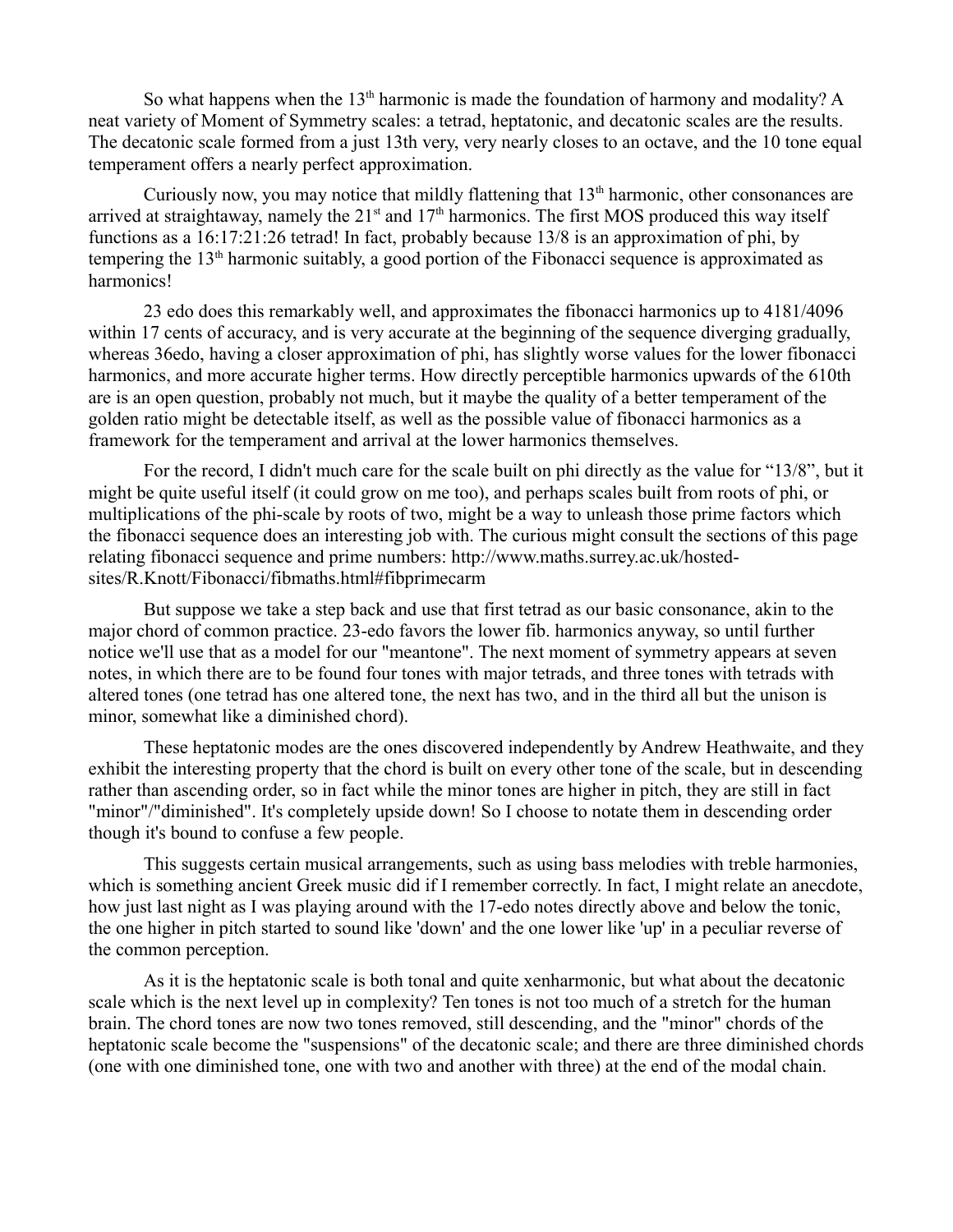With the basic structure of the scale established, some terminology might be helpful at this point. The modes are named according to the Sephiroth, with Keter something like Lydian mode, being all major, and Malkuth like Locrian mode, all minor. I would propose a six line staff for the decatonic scale such that each natural tone gets a line or a space. Cleffs I have not worked out, but for now a little "K" centering on Keter suffices for my modal purposes.

As for the intervals themselves, the unison I'll call a first, and the 2/1 interval I'll call the "undecave" by analogy to the octave. Because the scale is labelled in descent (upside down) the 13th harmonic, which is the main structural interval ("like a fifth") is the fourth degree. A major interval is derived from the part of a modal chain following the tonic, and a minor interval // preceeding the tonic. The term diminished is applied to the chord tones derived from exhaustion of the 10-note scale, and minor refers to general exhaustion, whereas suspensions from exhaustion of the 7 note scale.

Chord tones are the first, fourth, seventh, and tenth degrees down from a given note, while suspensions (related to the heptatonic scale, see above) are found on the third, sixth, and ninth degrees. And don't forget that intervals can be diminished or major, according to place in the modal chain. See the charts below, I urge you.

An interesting note: instead of two tetrachords, the natural structure of the scale tends to three tetrachords, such as A-B-C-D; D-E-F-G; G-H-I-J; A... like so. The heptatonic scale groups analogously to triplets. The break defines the mode, and can be used for special melodic emphasis.

The circle of fourths (tm) goes like this for Keter:

I - IV - VII - X - III(m9) - VI(m6) - IX(m3) - ii(m10) -  $v(m7)$  - iix(m4) - I...

For other modes, shift the roman numerals. Chord symbols first relevant minor, the rest implied.

Well that's about as developed as theory is for these 'uns. Continuing to stack on the 13th harmonic adds three notes. The 4-note MOS would be the major tetrad, the heptatonic scale for simple underlying melodic structures, the decatonic scale extends it to full melody, then 13 and 16 tone 'chromatic' scales, and beyond if need be.

On chord voicings, I find that the tonic is discernible as a kind of sense, much like in familiar diatonicism, which is only modulated by voicing. But here the harmony is a little more complex, and it can be a bit more vague. The root doesn't have to be on the bottom, but is best annunciated there sometimes. A particularly simple and pleasing harmony comes from just stacking the 13/8 interval to give very wide chords, Polyphony works very well too, the voices can sound very independent, while harmonizing nicely and outlining chord progressions, which is what tonality is all about.

Hearing the 21st harmonic as a consonance instead of as a 4/3 can be a difficult habit to break, but having the other chord tones in there helps a lot. The 17th harmonic can be a shocking consonance to, but you quickly get used to it. Something really nifty, 144, which is a fibonacci number and therefore an harmonic in the MS, octave reduces to to the familiar 9th harmonic, which is of course consonant too, but you don't want it to dominate the texture all the time. Horn and string timbres work very well, I haven't tried human voice but I think that would sound right.

A keyboard could be easily designed, one with seven white keys and six accidentals, for an (un)equal 13 tone scale, would be convenient, as would one with 10 thin white keys and six or more black (allowing the fingering 1-2-3-4-5-1-2-3-4-(5) haha). The former ought to be easy enough to retroengineer, but the latter would be rather impressive to exhibit.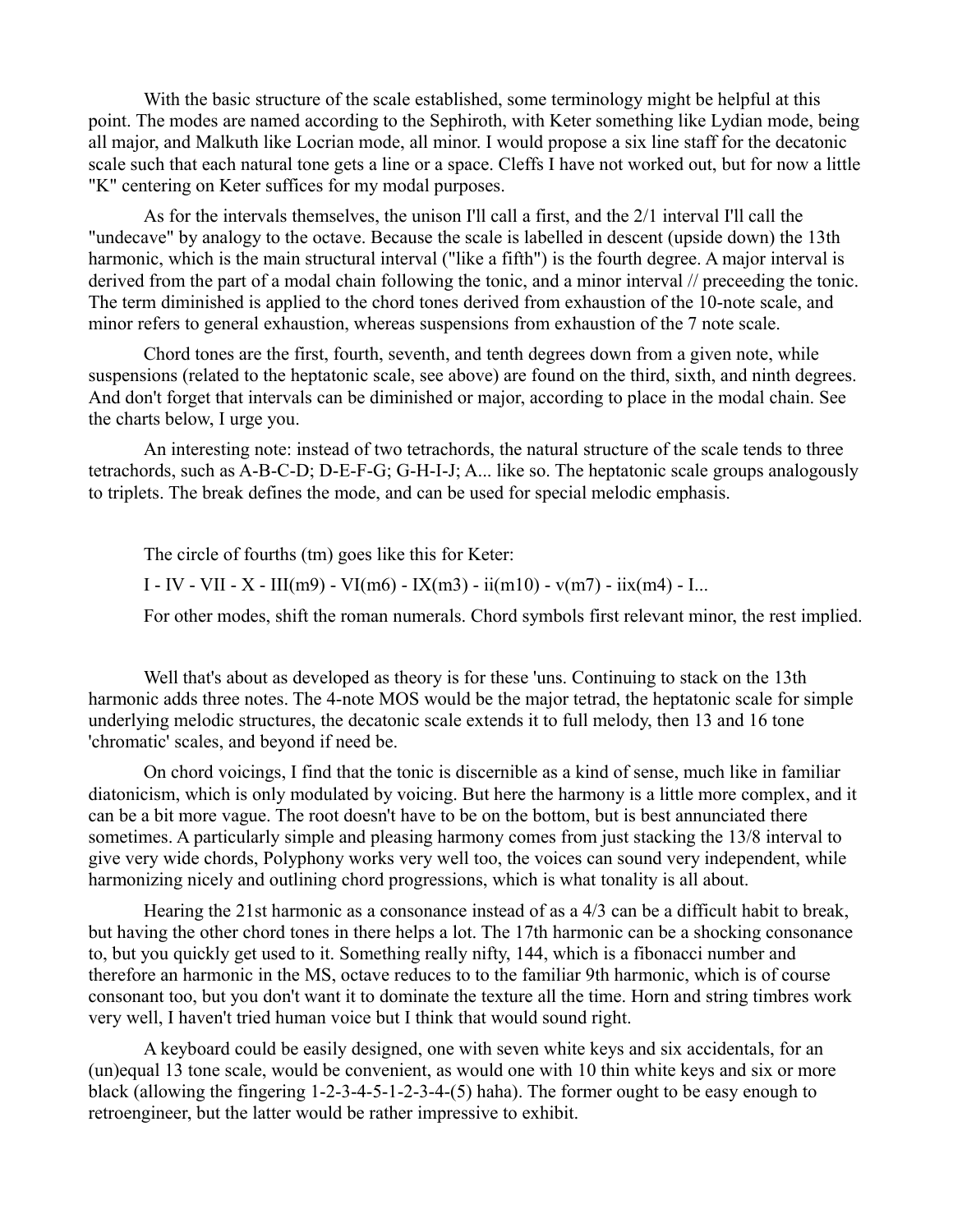While I mentioned a few tunings already: 10 edo, 23 edo, 36 edo, and Phi itself, others deserve mention. 13 edo is the simplest to distinguish large and small steps, even though it's tempered a bit heavily; a 13 tone subset or even a 13 tone well temperament may also be of value. 16edo, 19 edo and 22edo equate 8/5 with 13/8, the scales sound jagged but might be useful. 22 at least has a good 17/16 outside the modes, and can be played schismatically. In this way, 34 edo can be played schismatically for 5 limit music as well as the MS, although with a 13th harmonic 7 cents sharp, it has some interesting stuff going on of its own, like the 17edo decatonic scale which approximates 4/3 instead of 21/16 ... 33 edo is another fascinating choice of tuning, which to a degree can play 19 and higher limit harmony and is tempered every which way. 43 edo, which is approximately 1/5 comma meantone, has a better 13th harmonic in return for slightly worse 17th etc. The notable 53 edo also contains the MS.

A short list of L/s sizes of MS for smaller EDO:

 $L=1$  s=1 10edo  $L=2$  s=1 13edo  $(L=3 s=1 16edo)$  $L=3$  s=2 23edo  $(L=4 s=1 19edo)$  $L=4$  s=3 33edo  $(L=5 s=1 22 edo)$  $(L=5 s=2 29edo)$  $L=5$  s=3 36edo L=5  $s=4$  43edo  $(L=6 s=1 25 edo)$  $I = 6$  s=5 53edo  $L=7$  s=6 63edo  $L=7$  s=5 56edo  $L=7$  s=4 49edo etc.